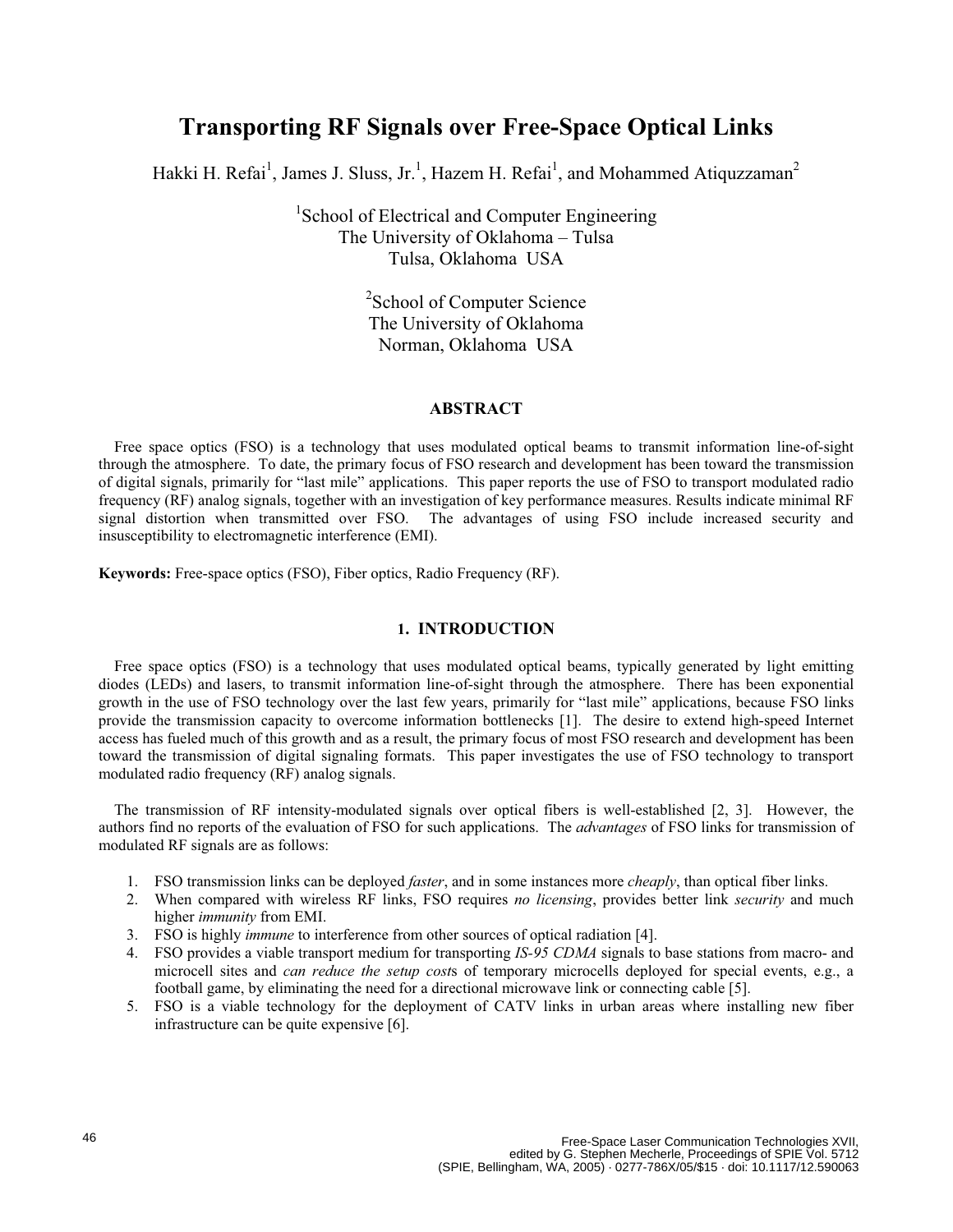The *objective* of this paper is to characterize end-to-end communication channel established when a modulated analog RF signal is transmitted over an FSO link. We expect that the promising and novel results presented in this paper will *stimulate* further research in this emerging area.

The rest of the paper is organized as follows. Sec. 2 describes our experimental setup to transmit modulated RF signals over FSO. We report experimental results from our experiment in Sec 3 which includes measurements of transmission response, reflection response, group delay, and signal-to-noise ratio (SNR) for RF analog signal transmission over a FSO link. Concluding remarks are given in Sec. 4.

# **2. EXPERIMENTAL SETUP**

Fig. 1 illustrates the experimental setup used in transmission response, reflection response, and group delay measurements. An Aurora AT3510 analog laser transmitter, with an ITU grid compliant output wavelength of 1554.134 nm, was fiber-coupled to a Dominion Lasercom  $DAViD^{\otimes}$  FSO telescope assembly. The transmitting telescope was aligned with a receiving telescope, both separated by a distance of 3 m. The receiving telescope, also a Dominion Lasercom DAViD® FSO telescope assembly, was fiber-coupled to an Aurora AR4001 analog receiver. The RF frequency range of operation for the transmitter and receiver is from 46 MHz to 870 MHz. The RF input signal to the transmitter was supplied by an Agilent 8712ET RF vector network analyzer. The RF output signal from the receiver was connected back into the network analyzer. For transmission response and group delay measurements, an Aurora OA4444T-42 RF amplifier was connected between the receiver output and the input of the network analyzer, thus providing RF signal gain.



Fig. 1 FSO experimental setup for transmission response, reflection response, and group delay measurements.

Fig. 2 illustrates the experimental setup used in the SNR measurements.

Comparing with Fig. 1, note that the only significant difference between these experimental setups is that, for the SNR measurements, the vector network analyzer has been removed. A Rohde & Schwarz SMHU signal generator supplied the RF input signal to the transmitter. Tektronix WCA280A wireless communication analyzer performed RF output signal measurements. Similarly, SNR measurements were made with and without the RF amplifier.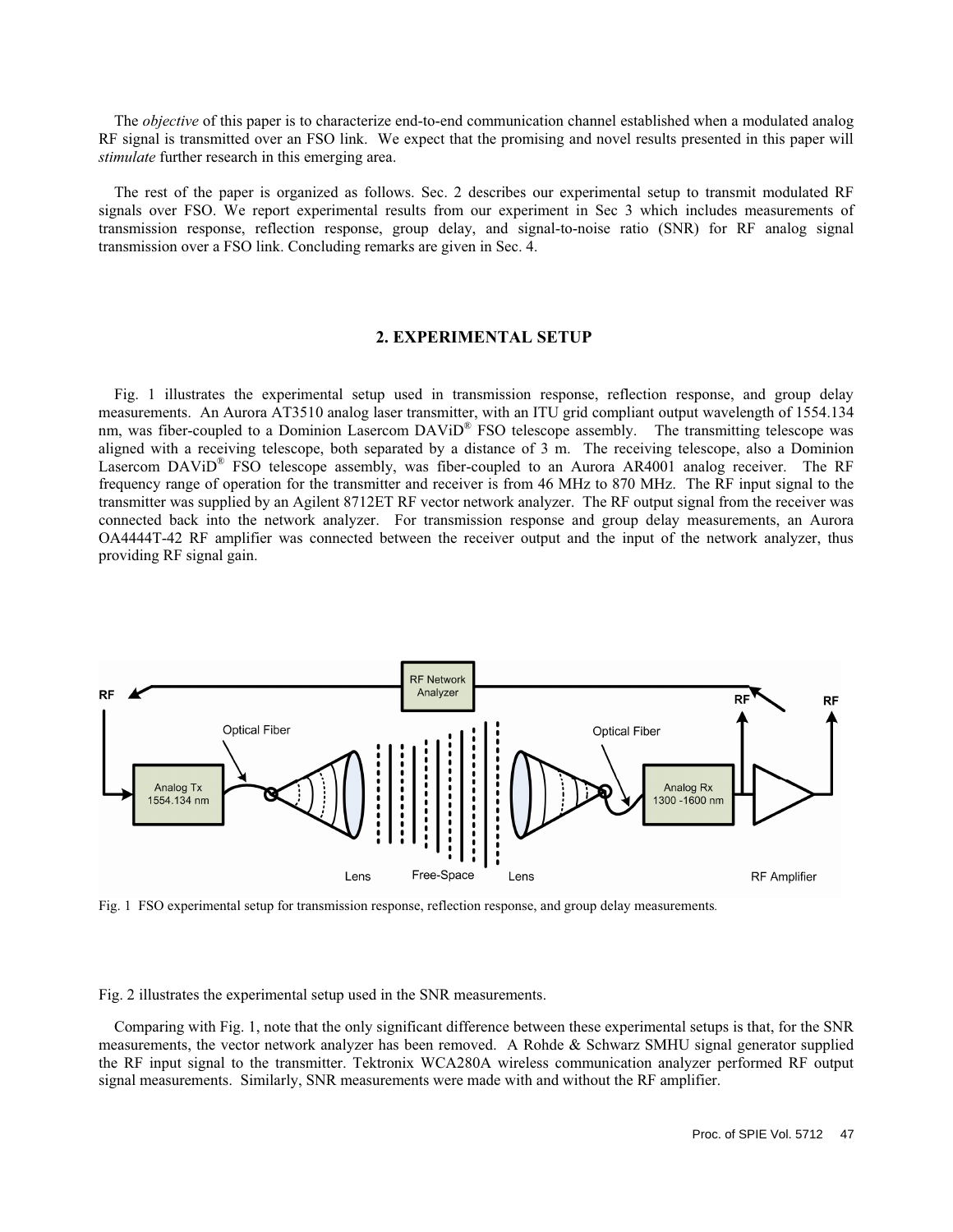The operating wavelength of 1554.134 nm is compatible with most commercial FSO systems that operate at or near 1550 nm. This wavelength range is of interest because, from a laser safety perspective, higher output powers can be used since the human eye is less susceptible to damage at this wavelength. With these higher output powers, the FSO links can be longer and better able to operate in unfavorable meteorological conditions, e.g., fog [7].



# **3. EXPERIMENTAL RESULTS**

In this section, we report results obtained from our experimental setup described in Sec. II. The results include optical power measurements and analysis, transmission response measurements, reflection response measurements, group delay measurements, and SNR measurements. These measurements completely characterize the communication channel.

#### *3.1. Optical Power Measurements and Analysis*

This section provides results from optical power measurements made on the FSO link and addresses the sources of optical loss. The peak optical power and output wavelength of the analog laser transmitter were measured using an Advantest Q8384 optical spectrum analyzer. A peak power of 8.92 dBm and output wavelength of 1554.136 nm was measured at the output of the analog transmitter. These values are shown in the lower table of Fig. 3. These measurements were repeated at the input of the analog receiver. A peak power of -5.94 dBm and output wavelength of 1554.144 nm was measured. These values are shown in the lower table of Fig. 4. Clearly, there is a loss in signal power of nearly 15 dB. Major sources of losses are insertion, lenses, geometric, atmospheric, and propagation losses. Fig. 5 illustrates the sources of power loss throughout the FSO link.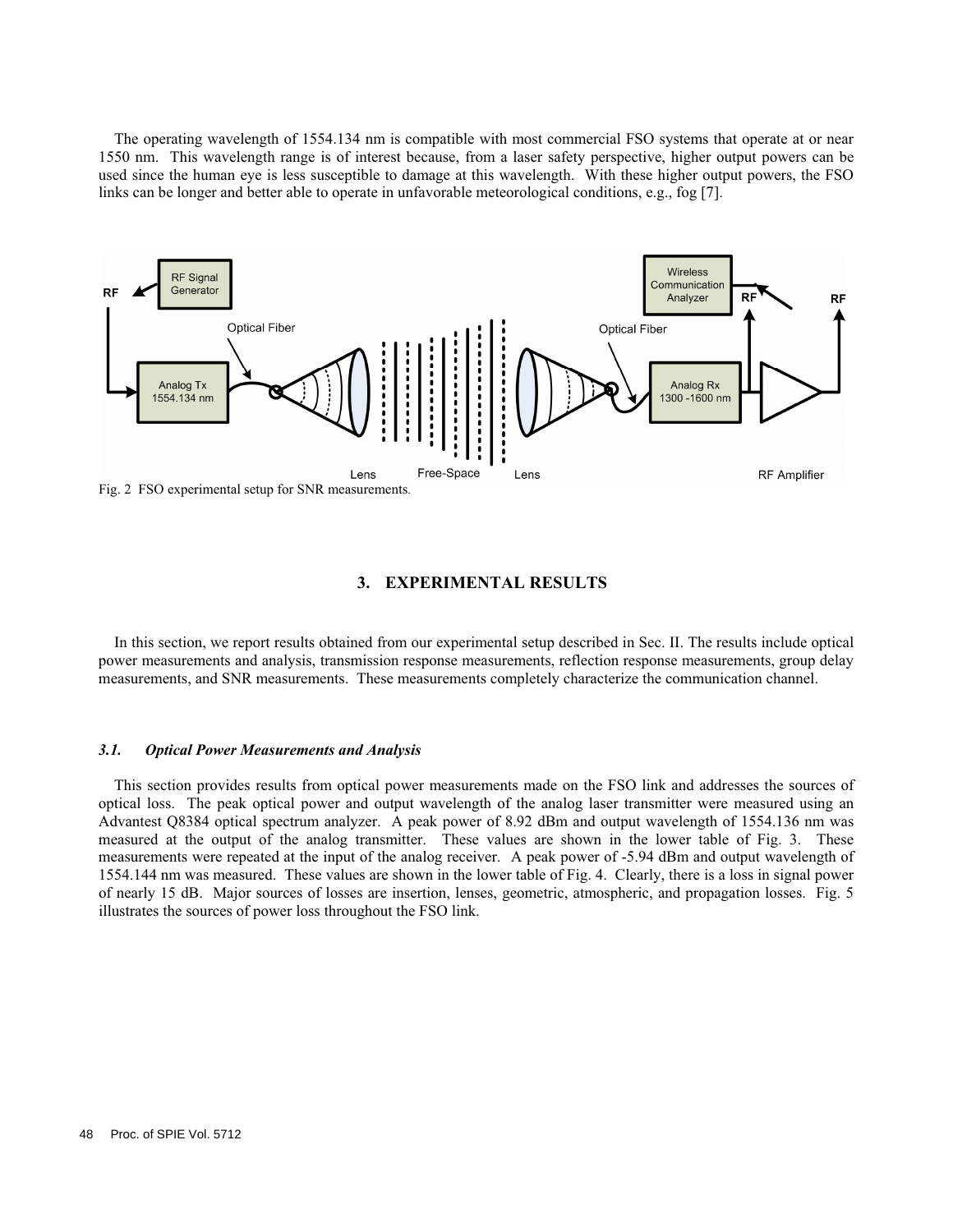| SPEC    | Pk: 1554.136nm 8.92dBm |          | AVG:1      | RES: 0.02nm N: 501    | NORMAL      |
|---------|------------------------|----------|------------|-----------------------|-------------|
| 15.0    |                        |          |            |                       |             |
| dBm     |                        |          |            |                       |             |
|         |                        |          |            |                       |             |
| $-35.0$ |                        |          |            |                       |             |
| 10.0    |                        |          |            |                       |             |
| dB/D    |                        |          |            |                       |             |
|         |                        |          |            |                       |             |
| $-85.0$ |                        |          |            |                       |             |
| 1552.14 |                        |          | 1554.144nm | 0.40 <sub>nm</sub> /D | 1556.14     |
|         |                        | <<       | ITU Grid   | >><br>Ref Ch:         | 1/1         |
| No.     | W1(nm)                 | W1(THz)  | GRID(nm)   | $W1-GRID(nm)$         | $Lvl$ (dBm) |
|         | 1554.136               | 192.8998 | 1554.134   | 0.002                 | 8.92        |

\*\* ADVANTEST Q8384 Optical Spectrum Analyzer \*\*

Fig. 3 A screen capture from the Advantest Q8384 optical spectrum analyzer illustrating the results of peak power and output wavelength measurements at the output of the analog laser transmitter.

Geometrical losses occur due to the divergence of the optical beam. These losses can be calculated using the following formula [8]

$$
\frac{A_R}{A_B} = \left(\frac{D_R}{D_T + 100 * d * \theta}\right)^2\tag{1}
$$

 $D_T$  and  $D_R$  are the diameters of the transmitting and receiving lenses measured in cm, both 5 cm in this case. The distance between the FSO transmitter and receiver is d, measured in km,  $d = 0.003$  km in this case.  $\theta$  is the divergence of the transmitted laser beam in mrad,  $\theta = 2$  mrad in this case. Using (1), the calculated geometrical loss for this experimental setup is approximately 1 dB. This loss is low because the distance between the FSO transmitter and receiver is only 3 m. Therefore, it does not contribute significantly to the overall loss of 15 dB. Atmospheric losses are due to absorption, scattering, scintillation, and weather conditions. Since these experiments were conducted in a laboratory environment over a short distance, atmospheric losses are negligible.

The connectors and FSO telescope assemblies at the transmitting and receiving ends are responsible for a significant amount of insertion loss, nearly 14 dB in this case.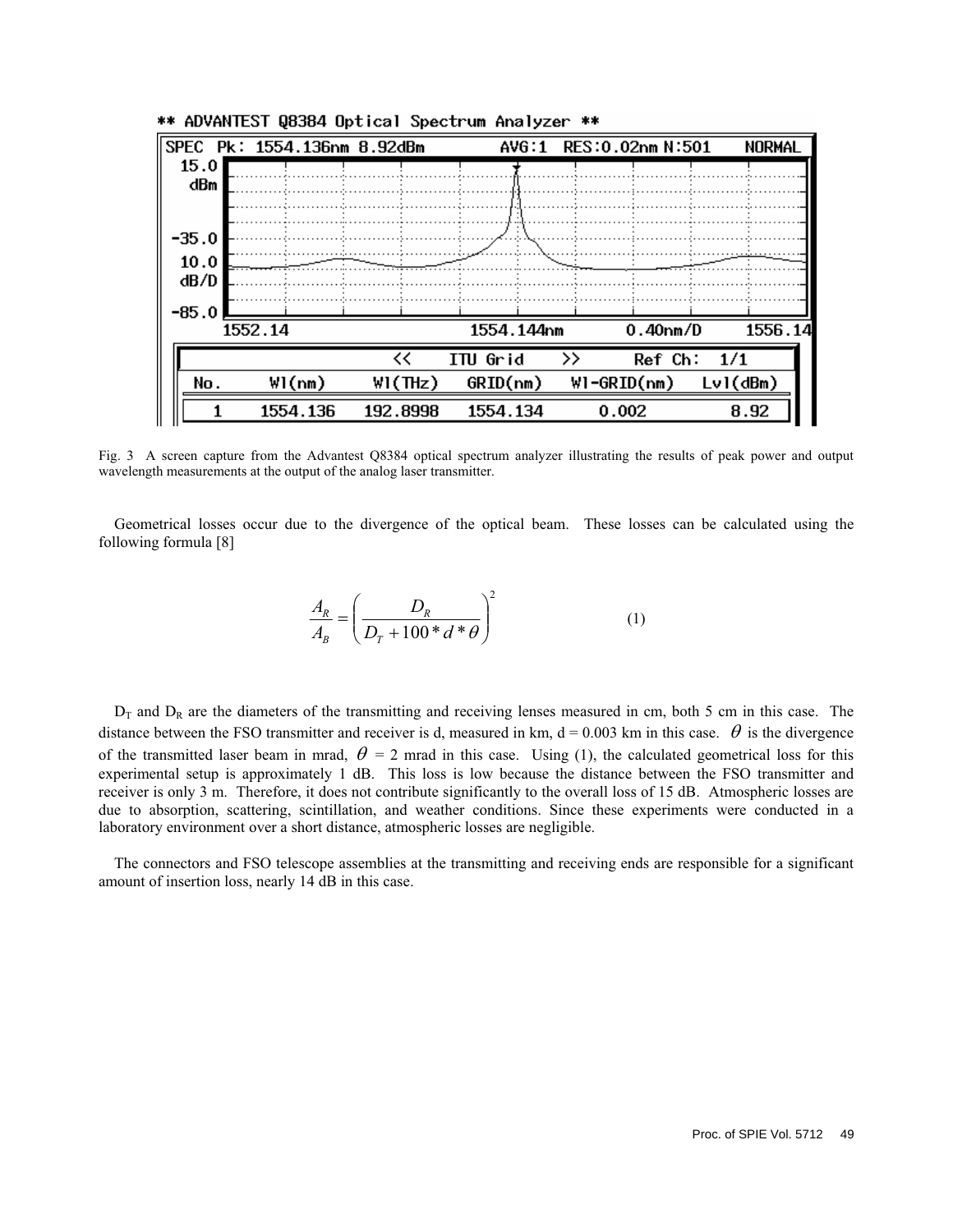

Fig. 4 A screen capture from the Advantest Q8384 optical spectrum analyzer illustrating the results of peak power and output wavelength measurements at the input of the analog receiver.



Fig. 5 Sources of loss in a FSO link.

Typical insertion losses for commercial FSO links are around 4 dB. The insertion loss was high in these experiments because the FSO telescope assemblies and connectors were not optimally designed to match the analog transmitter and receiver. Under normal operation, the Dominion Lasercom DAViD<sup>®</sup> FSO system provides an optical power at the transmitter output of around 20 dBm (100 mW), to overcome the propagation loss plus the insertion losses.

#### *3.2. Transmission Response Measurements*

RF transmission response measurements provide the relative loss, or gain, in a communications link. Any signal attenuation due to the communication link will manifest itself in the transmission response measurement. The vector network analyzer computes the output measurement trace using

$$
Transmission(dB) = 10 \log \left( \frac{p_{trans}}{P_{inc}} \right) \tag{2}
$$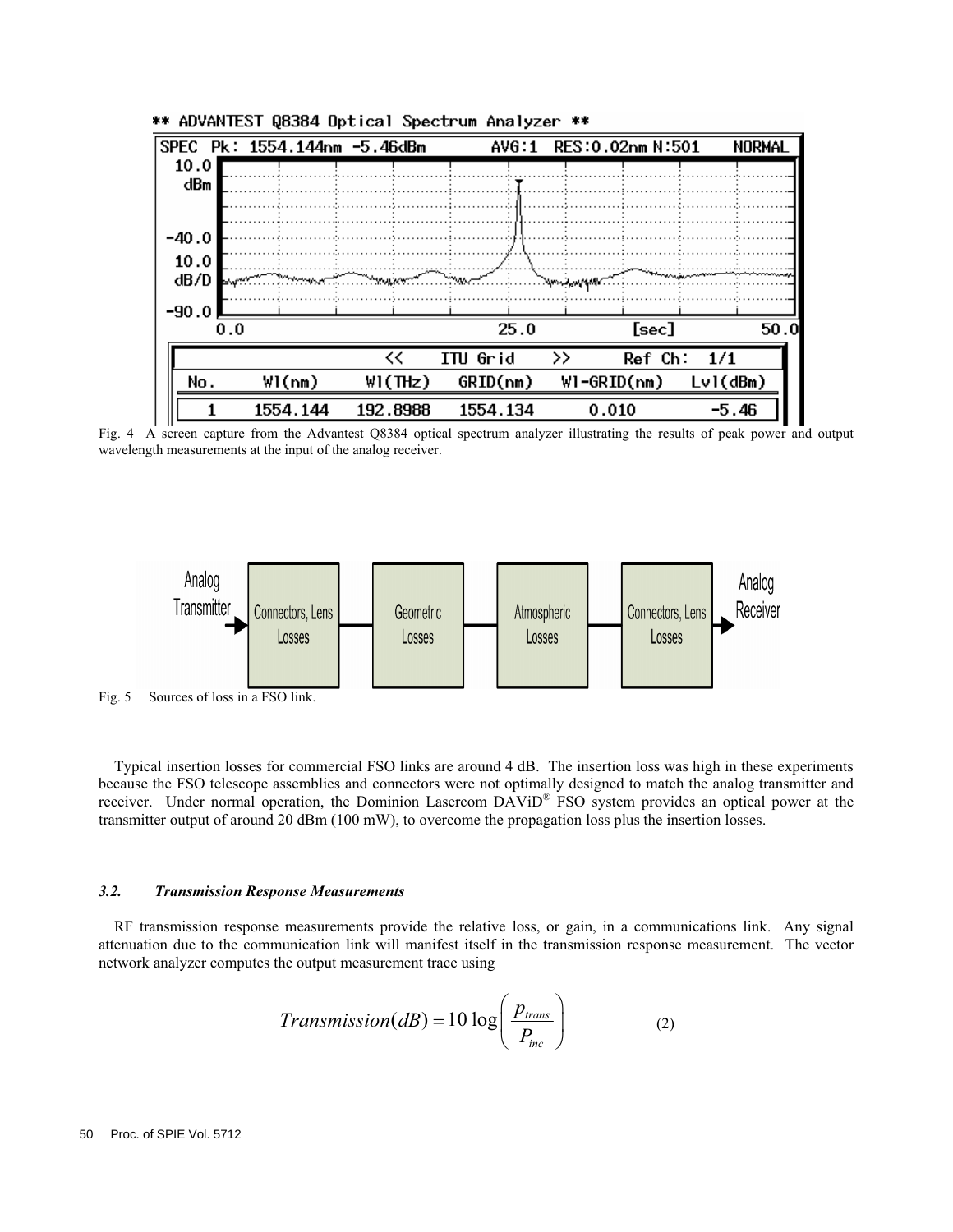where  $P_{trans}$  is the RF power measured at the output of the receiver and  $P_{inc}$  is the RF power measured at the input to the laser transmitter. Results of the transmission response measurements, with and without the RF amplifier included, are shown in Fig. 6. The figure depicts a flat response (no signal distortion) over the measured frequency range.



Fig. 6 Results of transmission response measurements

Without the RF amplifier, the transmission response (loss) varied from -20 dB to -13.4 dB over the frequency range of 55-870 MHz. These measurements compare favorably with the -20 to -50 dB loss reported as typical for analog fiber optic links [9].

With the RF amplifier, the transmission response (gain) varied from approximately 7.8 dB to 11.3 dB over the same frequency range. Inclusion of the RF amplifier produced sufficient gain to overcome FSO link losses, thus allowing the FSO signal to travel further distances.

#### *3.3. Reflection Response Measurements*

Reflection response provides a measure of how much power is reflected relative to the incident power at the point of insertion into the transmitter. This reflected power can be due to the impedance mismatch between the RF input cable and the transmitter, as well as reflections within the transmitter laser modulation circuitry. In determining the RF reflection response, the network analyzer computes the output measurement trace using

$$
Reflection(dB) = 10 \log \left( \frac{P_{refl}}{P_{inc}} \right) \tag{3}
$$

where  $P_{inc}$  is the RF power measured at the input to the laser transmitter and  $P_{refl}$  is the reflected RF power measured at the same point. Results of reflection response measurements over the frequency range 55-870 MHz are shown in Fig. 7.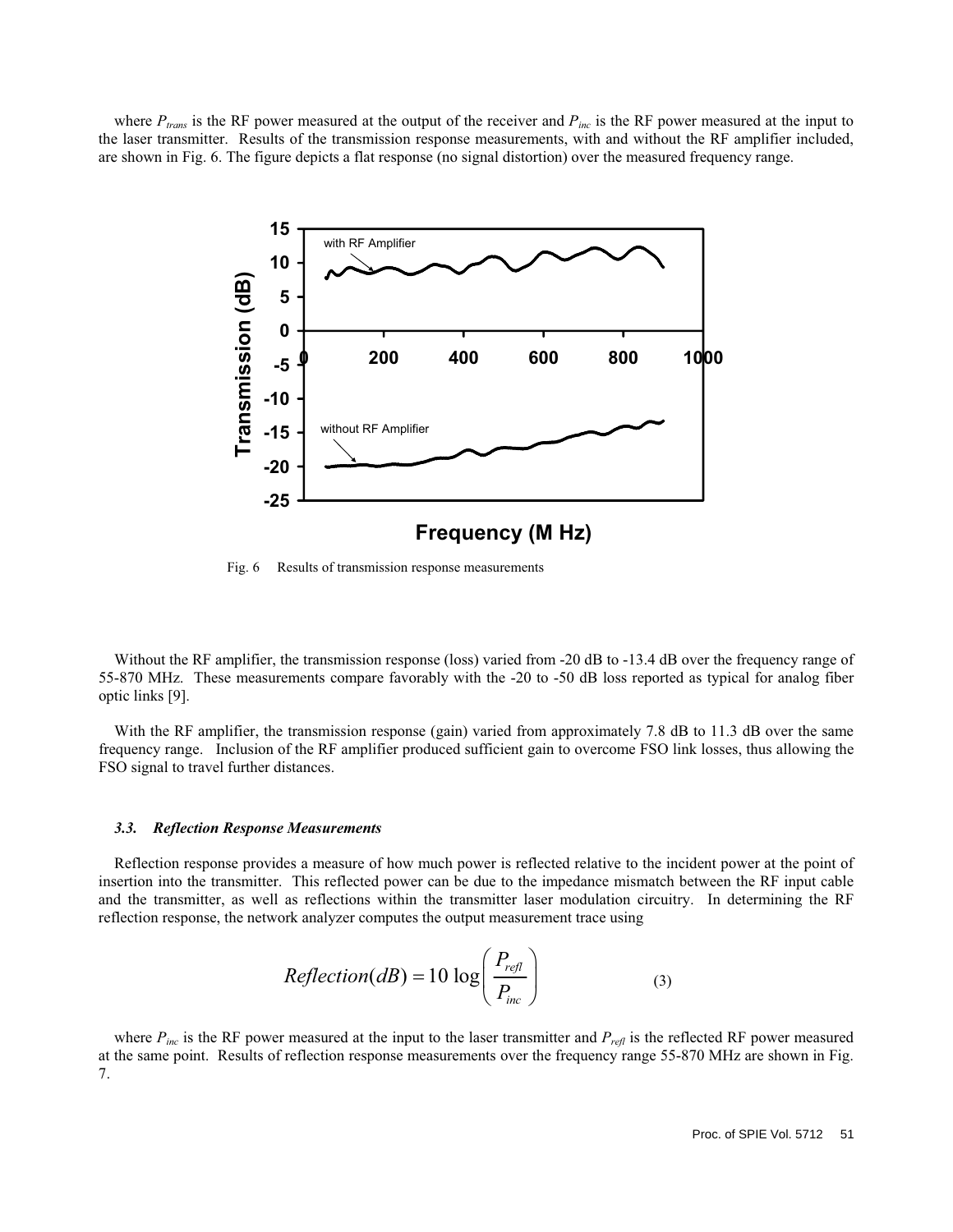

Fig. 7 Results of reflection response measurements.

#### *3.4. Group Delay Measurements*

The group delay is a measure of the total delay a signal experiences when traversing a communications link, which thus gives rise to a phase shift in the signal.

To ensure that a communications link does not introduce phase distortion, it is important to verify that the group delay does not vary appreciably with frequency. The group delay measurements, with and without the RF amplifier included, are illustrated in Fig. 8. Note that, without the RF amplifier, the group delay has an approximately constant value of 80 ns. The RF amplifier introduces quite a bit of variation in the group delay below 200 MHz, but settles to an approximately constant value of 90 ns above 200 MHz. Thus, without the RF amplifier, little phase distortion is to be expected over the 55-870 MHz operating range of the FSO link. With the RF amplifier, operation should be limited to an operating range of 200-870 MHz if phase distortion is to be minimized.



Fig. 8 Results of group delay measurements.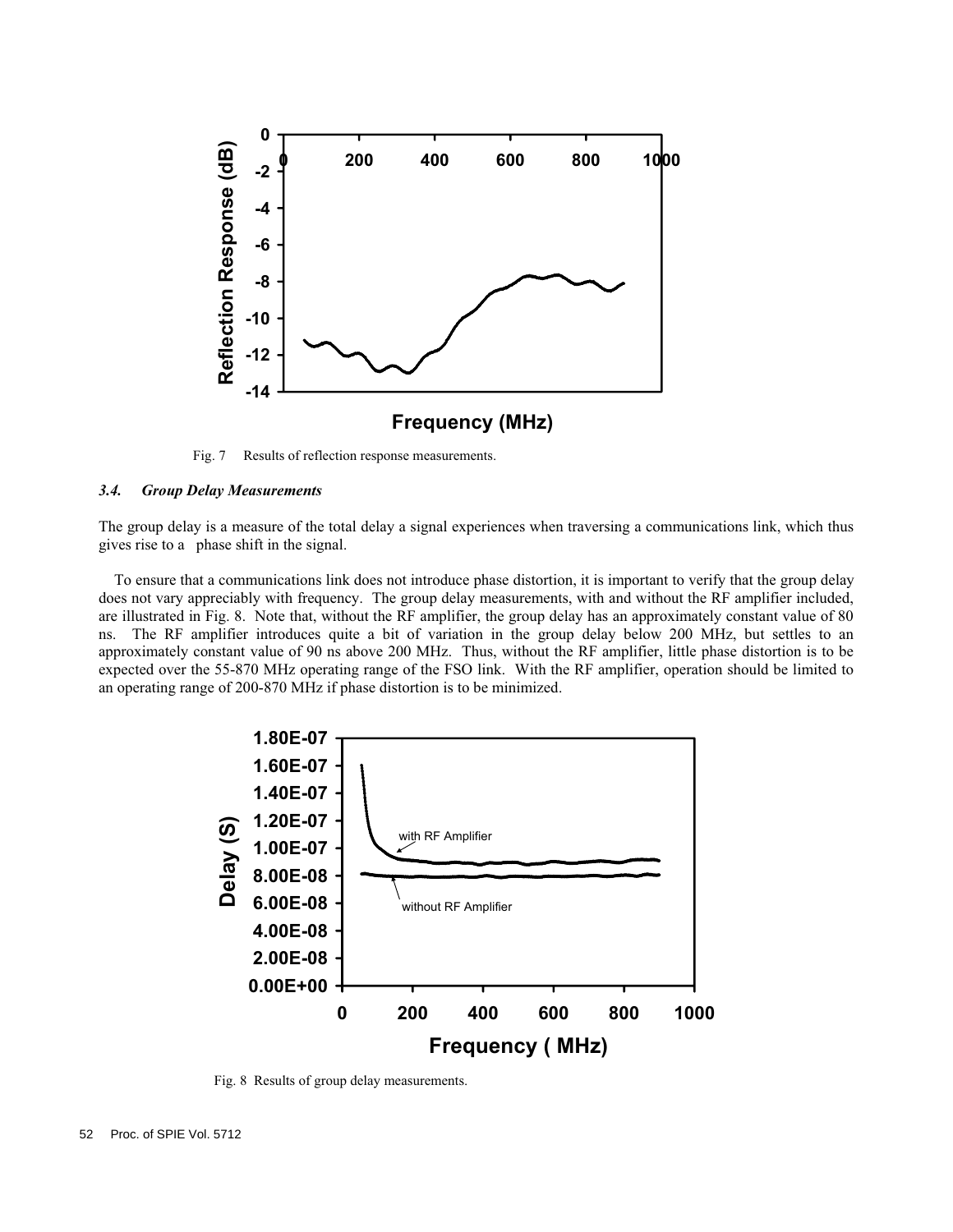#### *3.5. SNR Measurements*

SNR is a widely cited performance measure for communications links. Major sources of noise in optical communications links include relative intensity noise RIN generated by the laser transmitter, shot noise generated by the photodiode in the receiver, and thermal noise generated by resistors. For this investigation, SNR measurements were performed for the FSO link, with and without the RF amplifier, over a frequency range of 55-870 MHz. The RF output power from the signal generator was 0 dBm for all measurements. The results of the SNR measurements are shown in Fig. 9. Without the RF amplifier, the SNR starts at a minimum value of 15.7 dB at 55 MHz and trends upward with increasing frequency to a maximum value of 44.1 dB at 850 MHz. With the RF amplifier, the SNR starts out at a minimum value of 40.5 dB at 55 MHz and trends upward with increasing frequency to a maximum value of 69.5 dB at 850 MHz. These values compare favorably with results from SNR measurements on other analog fiber optic links reported in [3, 10]. Therefore, FSO is a viable replacement for fiber optic in short distance implementations.



Fig. 9 Results of SNR measurements.

# **4. CONCLUSION**

This paper has described and reported the results of an investigation into the use of FSO technology to transport modulated RF analog signals. The authors are not aware of any reports in the literature where FSO has been evaluated for this application. The results of transmission response, reflection response, group delay, and SNR measurements are very promising, and indicate that FSO is suitable for this application and performs comparably with similar fiber optic links. The motivation for this investigation has been to take advantage of the increased security and insusceptibility to electromagnetic interference (EMI) afforded by FSO, and to stimulate farther research in this emerging area of optical communications. When direct line-of-sight can be established, FSO can provide an attractive replacement for fiber optic links to transport modulated RF analog signals over short distances.